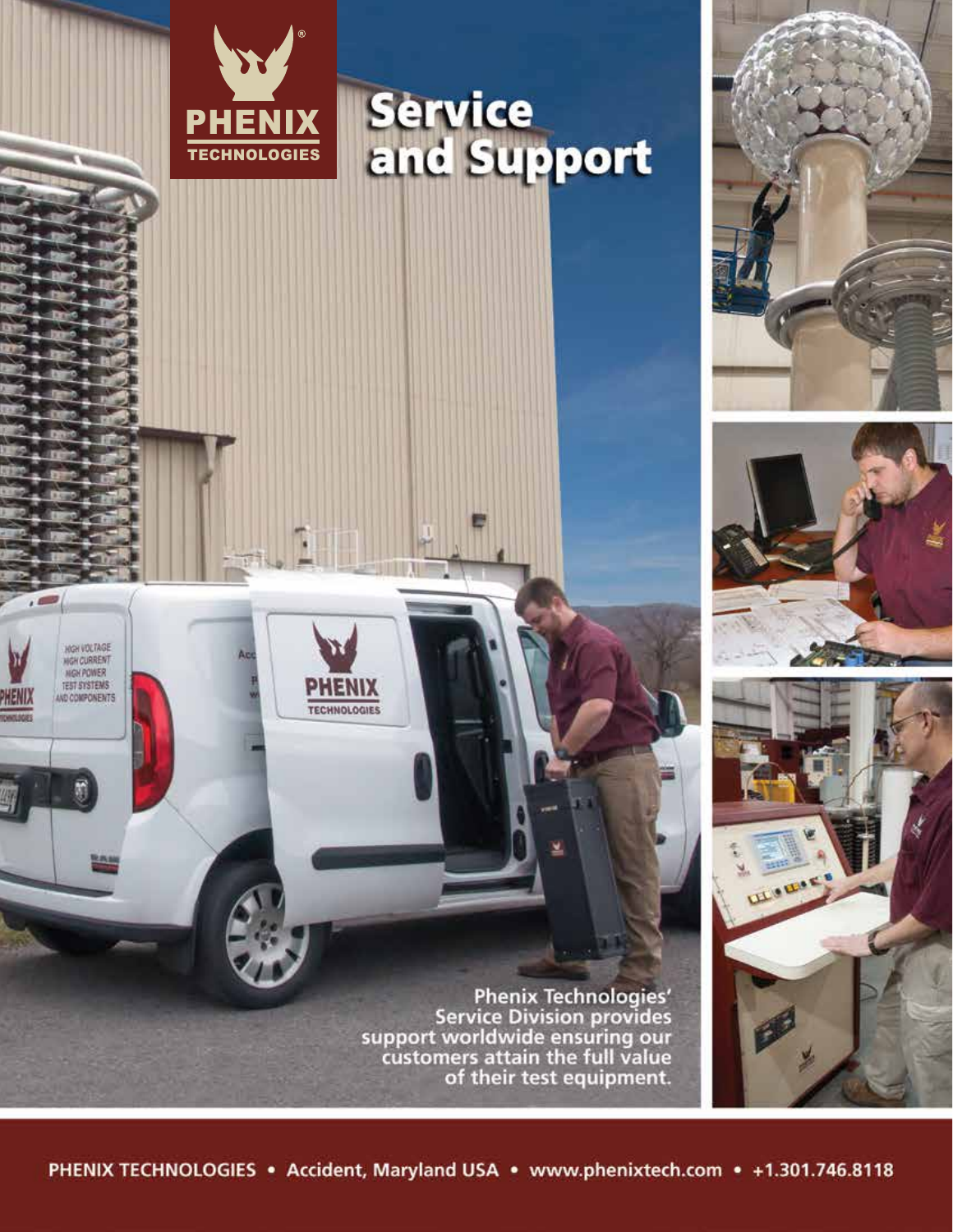# **PHENIX TECHNOLOGIES ~ SERVICE DEPARTMENT**

Phenix Technologies is committed to serving the needs of our customers and providing the best world-wide customer service in the industry. As the global leader and preferred manufacturer of high voltage, high current, and high power test systems, you can rest assured that we stand behind every product we deliver — whether it be new or decades old.

# **SERVICES AVAILABLE**

- ➤ **On-Site Commissioning**
- ➤ **Personalized Training**
- ➤ **Repair**
- ➤ **Software**
- ➤ **Spare Parts**
- ➤ **System Upgrades / Refurbishments**
- ➤ **Calibration and Preventative Maintenance**

### **On-Site Commissioning**

A Phenix Technologies service technician will come on-site to inspect the installation of your new Phenix test system and will walk you through the initial start-up of the system.



# **Personalized Training**

Training is available on-site or at our manufacturing headquarters in Accident, MD, USA. We provide basic training services on the operation and maintenance of the test equipment.

### **Repair**

Repair services may be completed on-site or at our manufacturing headquarters in Accident, MD, USA. The Service Department is also responsible for the sale of repair parts.

### **Software**

Software updates, upgrades, enhancements, and modifications are provided through the Service Department.

### **Spare Parts**

The Service Department is responsible for the sale of spare parts – individual stock components /assemblies. Please contact us for price and availability.

#### **Systems Upgrades and Refurbishments**

We offer upgrade and improvement options so that your test system operates at peak performance. These options include refurbishment, modification, modernization, and after-sale accessories/components.

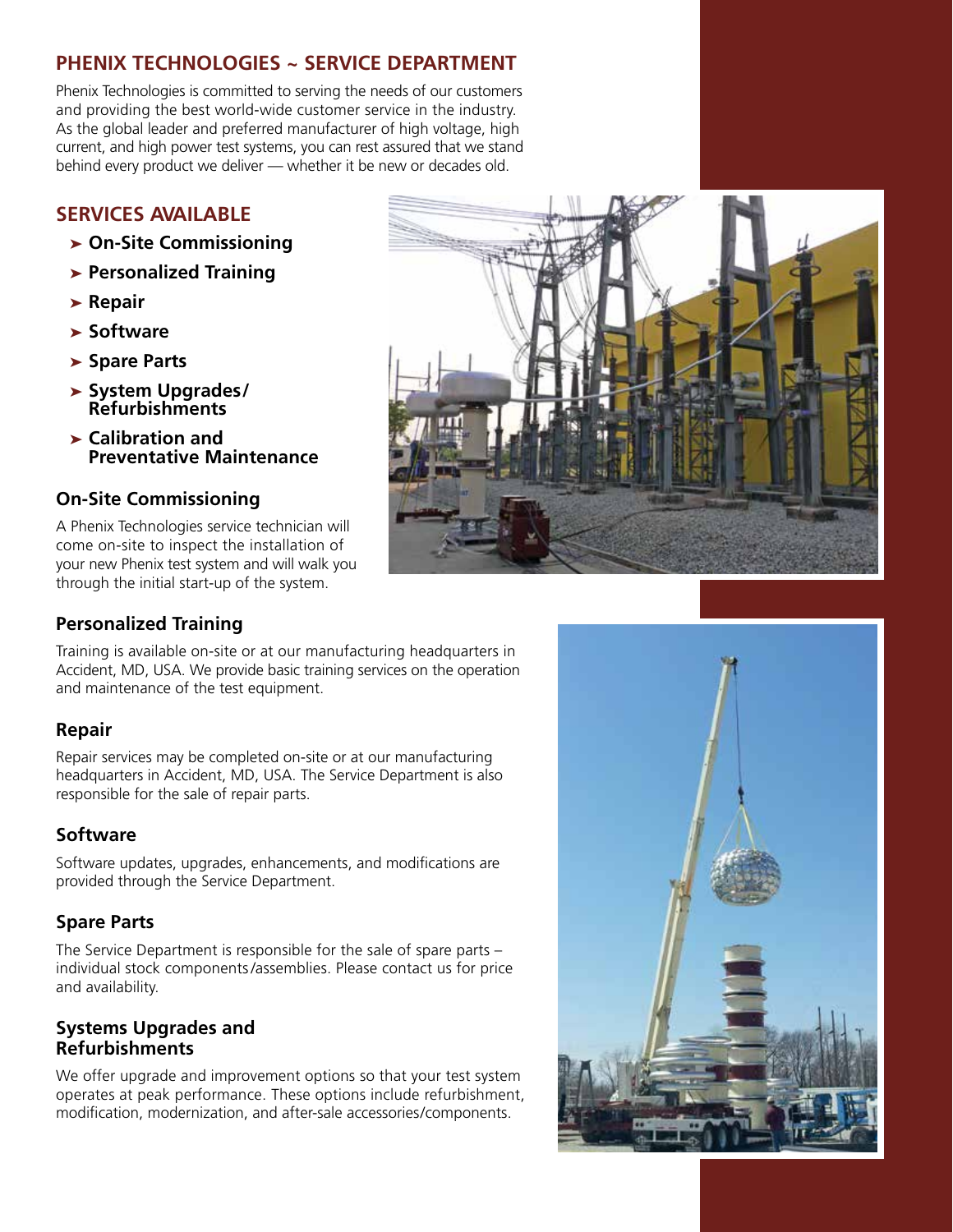



### **Calibration and Preventative Maintenance**

It is recommended by Phenix Technologies that all equipment manufactured and/or distributed by Phenix be calibrated annually. Establishing a regular calibration cycle will ensure that your Phenix equipment is always within factory specifications. We do not just perform a "meter" calibration; we perform a complete "systems circuitry" calibration. Only Phenix Technologies staff of service engineers is qualified and experienced to service your Phenix equipment. The standards used by Phenix Technologies for calibration are traceable to NIST and NRC so you can be sure that your equipment will meet the various standards that you have to comply with in the course of your daily business.

Our service, at a minimum, will include the following:

- ➤ Annual, traceable calibration with sticker, certificate, and before and after data.
- $\blacktriangleright$  Inspection of the unit interior for cleanliness and excessively worn or damaged parts.
- ➤ When applicable, assistance with minor lubrication / maintenance or instruction on major lubrication and preventative maintenance procedures.
- ➤ When applicable, response to / investigation of operator's questions or concerns.

### **U.S.A. Regional Calibration Schedule**

We have many established calibration runs throughout the United States where we provide the calibration and maintenance service at a greatly reduced price. Our runs include the following:

- $\blacktriangleright$  Central March
- $\blacktriangleright$  Southwest Mav
- ➤ Northwest June / July
- ➤ Northeast June / July
- $\blacktriangleright$  Texas August
- ➤ Southeast October / November



Please contact our Service Department for a quotation and availability on any of the above services:

# **SERVICE HEADQUARTERS –**

**Calibration Coordinator:** Melissa Pritt,

**Service, Portable Products:** Jenny Spiker,

**SERVICE DIVISION – Basel, SWITZERLAND: +41.61.383.2770** 

#### **USA: +1.301.746.8118**

**Service Manager:** Robert "Bob" Grabenstein, robertg@phenixtech.com

MelissaP@phenixtech.com

jennys@phenixtech.com

**info@phenixsystems.com**